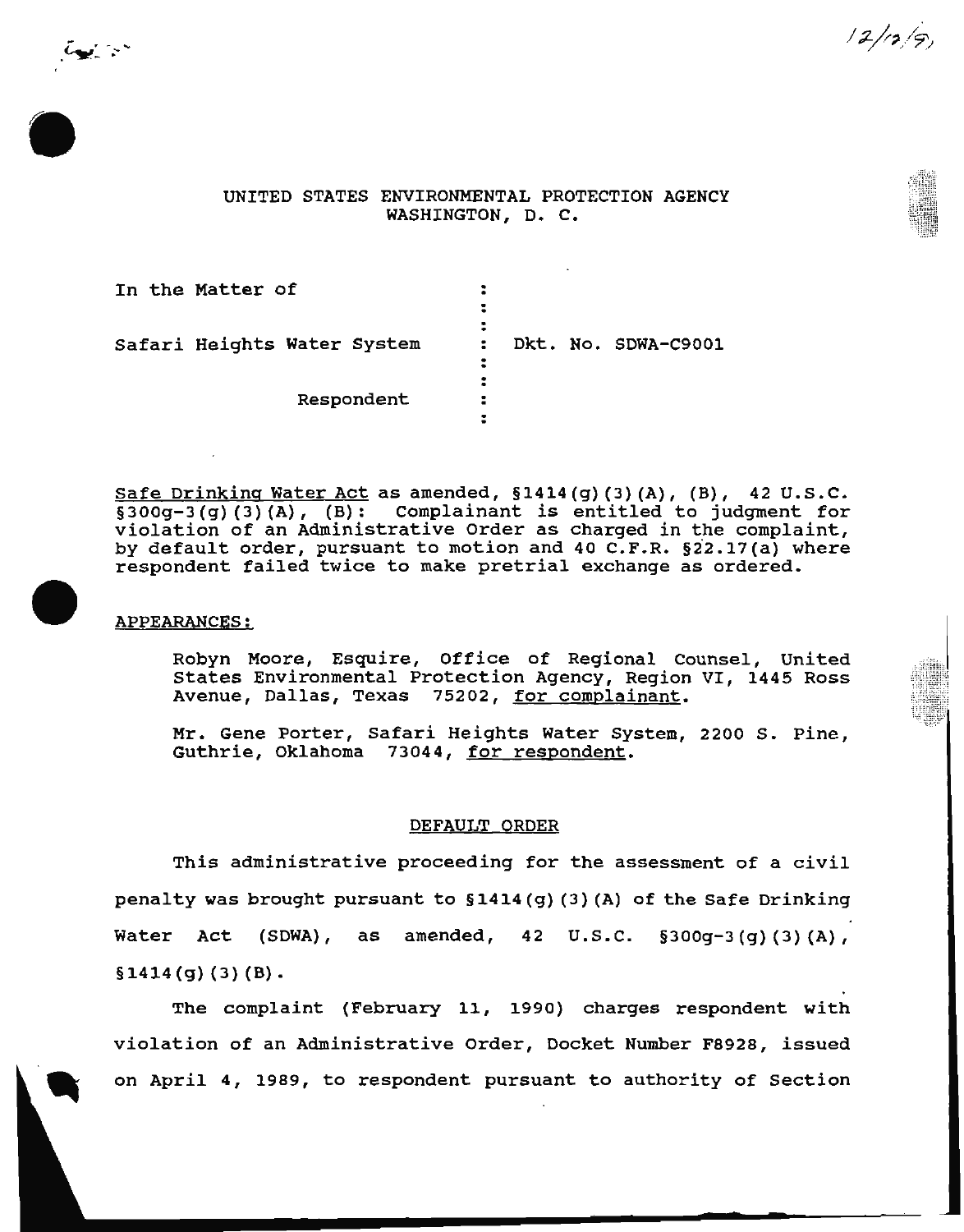1414{g) of SDWA, 42 u.s.c. §300g-3(g). The Administrative Order found that respondent had violated 40 C.F.R. §141.14 and §141.21 in 1986, 1987, and 1988.<sup>1</sup> The Order required respondent to comply with 40 C.F.R. §141.14 and §141.21 within sixty days. 40 C.F.R. §141.21 requires respondent to analyze or use the services of an approved laboratory for coliform bacteria at least once each month. According to the Order, respondent had failed to submit samples to an approved laboratory in February, April, and May of 1985: April, May, and October of 1986; April, July, and November of 1987: and July of 1988. 40 C.F.R. §141.14 requires respondent to deliver water with concentrations of coliform bacteria not to exceed the maximum contaminant level. According to the Order, respondent violated §141.14 "by delivering water that exceeded the maximum contaminent level and was so notified by the Oklahoma State Department of Health in August, September and November 1986, February 1987, and February and August 1988." The complaint herein alleges that respondent violated the Administrative Order by failing to deliver water "to the free flowing outlet of the ultimate user of the water system with concentrations of coliform. bacteria not to exceed the maximum contaminent level in July through September, 1989."<sup>2</sup>

 $\mathbb{Z}^{\frac{1}{n}}$ 

<sup>1</sup> See Findings 4 and 5 of the Administrative Order, at  $1-2$ , attached hereto and made a part hereof by reference.

<sup>2</sup> Complaint of February 2, 1990, paragraphs 4, 5, and 7, at  $1 - 2$ .

The complaint does not allege that the Administrative Order was violated in connection with 40 C.F.R. §141.21, violations of which were found in the Administrative Order.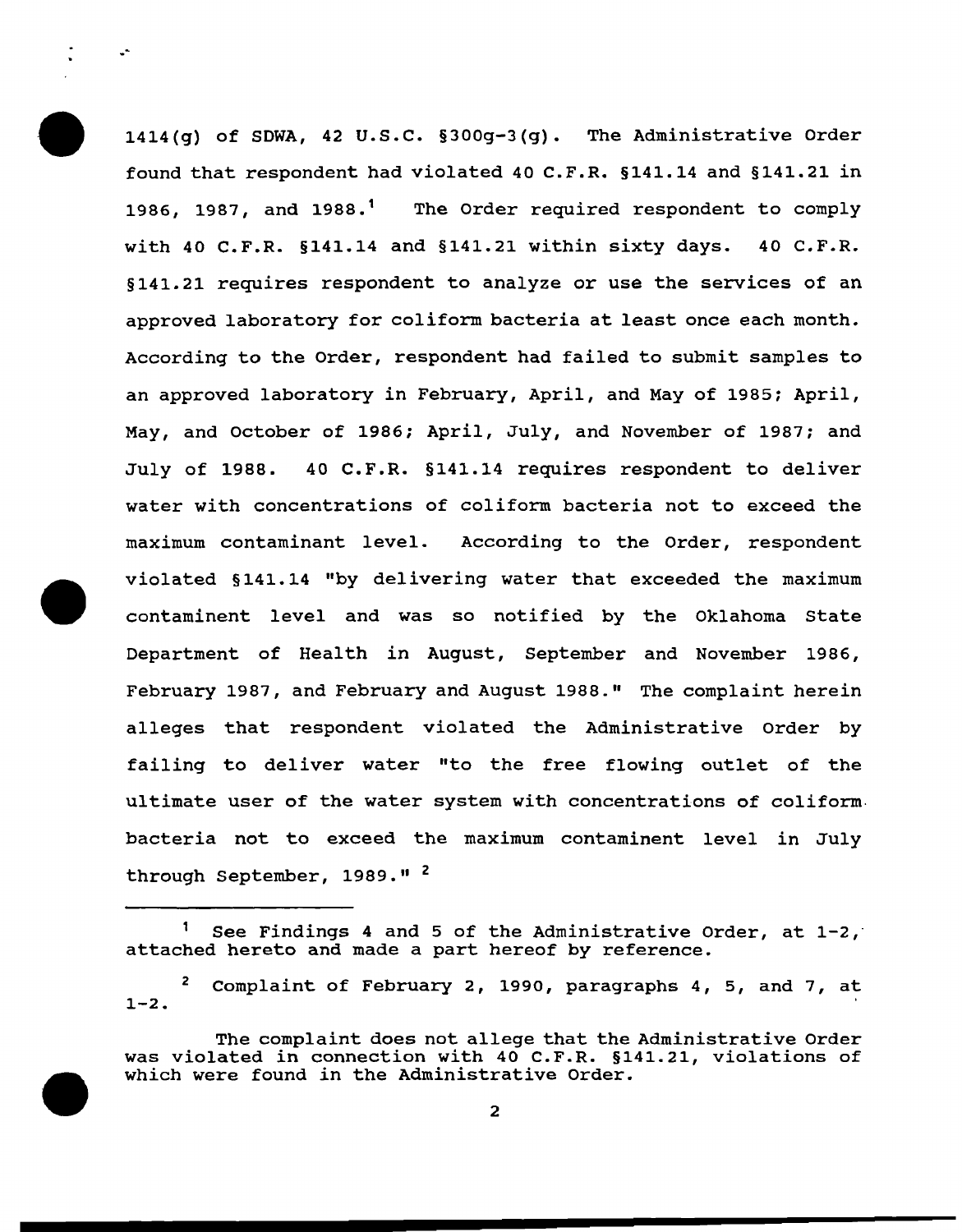Respondent requested a hearing in connection with the complaint herein by letter dated February 18, 1990. The matter was referred to this office on April 10, 1991. Thereafter the parties were ordered (April 11, 1991) to confer for the purpose of pursuing settlement. On August 6, 1991, after it appeared from a status report of August 2, 1991, that settlement could not profitably be pursued further, the parties were ordered to engage in pretrial exchange. The first exchange was to be made no later than September 6, 1991. Complainant's exchange was filed on September 5, 1991. No exchange was filed by respondent. On September 23, 1991, respondent was again ordered to make the exchange. (See Order of September 23, 1991, attached) . No exchange has been filed by respondent. No response was made to complainant's motion for default order.

.-

The following are based upon the allegations in the complaint and exhibits submitted in complainant's pretrial exchange:

### FINDINGS OF FACT AND CONCLUSIONS OF LAW

1. Respondent Safari Heights Water System is a "person" as defined in §1401(12) of the SDWA, 42 u.s.c. §300f(12), and 40 CFR § 141.2.

2. Respondent Safari Heights Water System is a "supplier of water" and an owner/operator of a "public water system" in accordance with the definitions of these terms under section 1401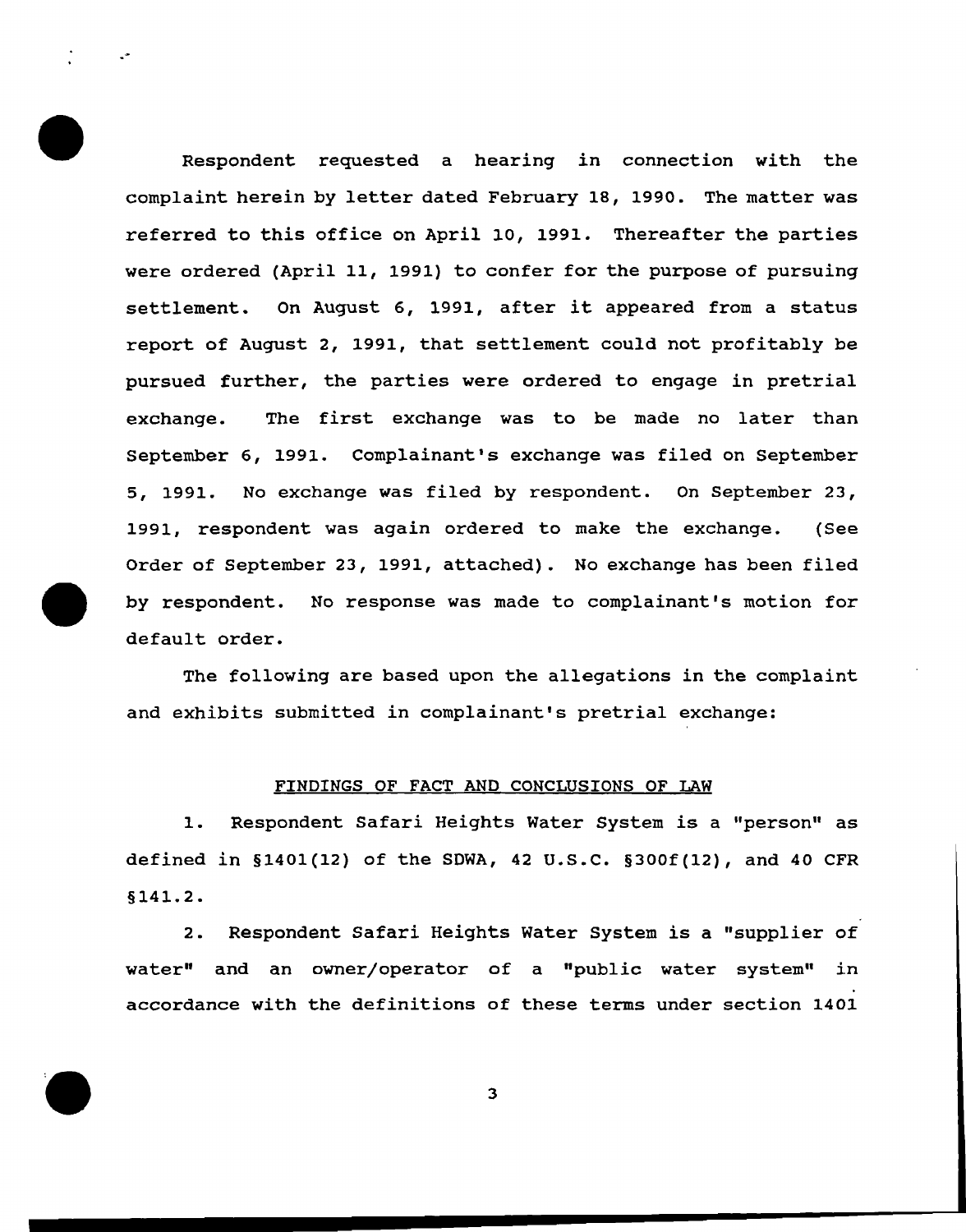of SDWA, 42 U.S.C. §300f, and 40 CFR  $$141.2.^3$ 

 $\sim$ 

3. Respondent Safari Heights Water System is a "person" subject to an Administrative Order issued under §1414(g) (1) of the SDWA, 42 U.S.C. §300g-3(g) (1).

4. Respondent Safari Heights is required by 40 CFR § 141. 14 to deliver water to the free flowing outlet of the ultimate user of the water system with concentrations of coliform bacteria not to exceed the maximum contaminant level. Respondent violated 40 CFR §141.14 by delivering water that exceeded the maximum contaminant level for coliform bacteria and was so notified by the Oklahoma State Department of Health in September and November 1986, and June through September 1989.

5. Respondent Safari Heights Water System is required by 40 CFR §141.21 to analyze or use the services of an approved laboratory for coliform bacteria at least once per month. Respondent violated 40 CFR §141.21 by failing to submit samples to an approved laboratory for coliform analysis in February, April, and May 1985; April, May, and October 1986; April, July, and November, 1987; and July 1988.

6. On April 4, 1989, after opportunity for public hearing,

The term "supplier of water" means any person who owns or operates a public water system. SDWA, §300f(5).

The term "public water system," means a system for the provision to the public of piped water for human consumption, if such system has at least fifteen service connections or regularly.<br>serves at least 25 individuals. Such term includes (A) any serves at least 25 individuals. collection, treatment, storage, and distribution facilities under control of the operator of such system, and (B) any collection or pretreatment storage facilities not under such control which are used primarily in connection with such system. SDWA, §300f(4).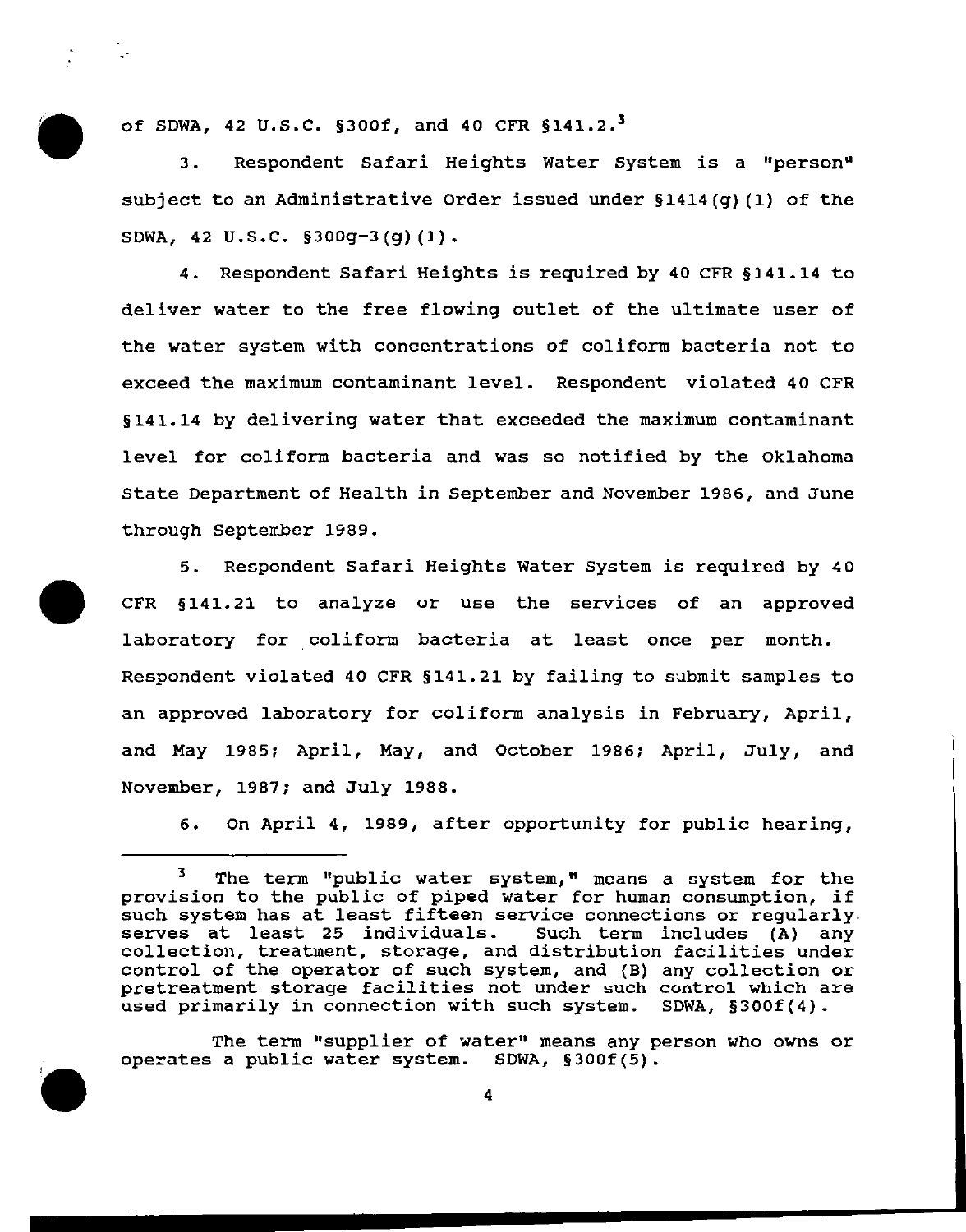EPA issued an Administrative Order, Docket Number F8928, to respondent under authority of §1414(g) of the SDWA, 42 U.S.C. §300g-3(g), which found the above-enumerated violations of the Act and the regulations promulgated thereunder.

.-

7. Respondent violated Administrative Order Docket Number F8928 by failing to deliver water to the free flowing outlet of the ultimate user of the water system with concentrations of coliform bacteria not to exceed the maximum contaminant level in July through September 1989.

8. On February 11, 1990, respondent was sent a complaint and notice of opportunity for hearing pursuant to §1414 of the Safe Drinking Water Act (SDWA), 42 u.s.c. §300g-3.

9. By Order for Pretrial Exchange dated August 6, 1991, both parties were ordered to engage in pretrial exchange no later than September 6, 1991.

10. on September 5, 1991, complainant filed its prehearing exchange and attachments, with a copy to respondent Safari Heights Water System.

11. On September 25, 1991, respondent was ordered to file pretrial exchange no later than September 30, 1991.

12. Respondent herein has failed to comply with two orders for pretrial exchange as authorized by 40 C.F.R. Part 22.

13. The complaint proposed a penalty of \$5, 000 for the violations of the Administrative Order as alleged. This amount was determined in accordance with EPA's Region VI Public Water supply Penalty Policy, dated January 1, 1989, which takes into account the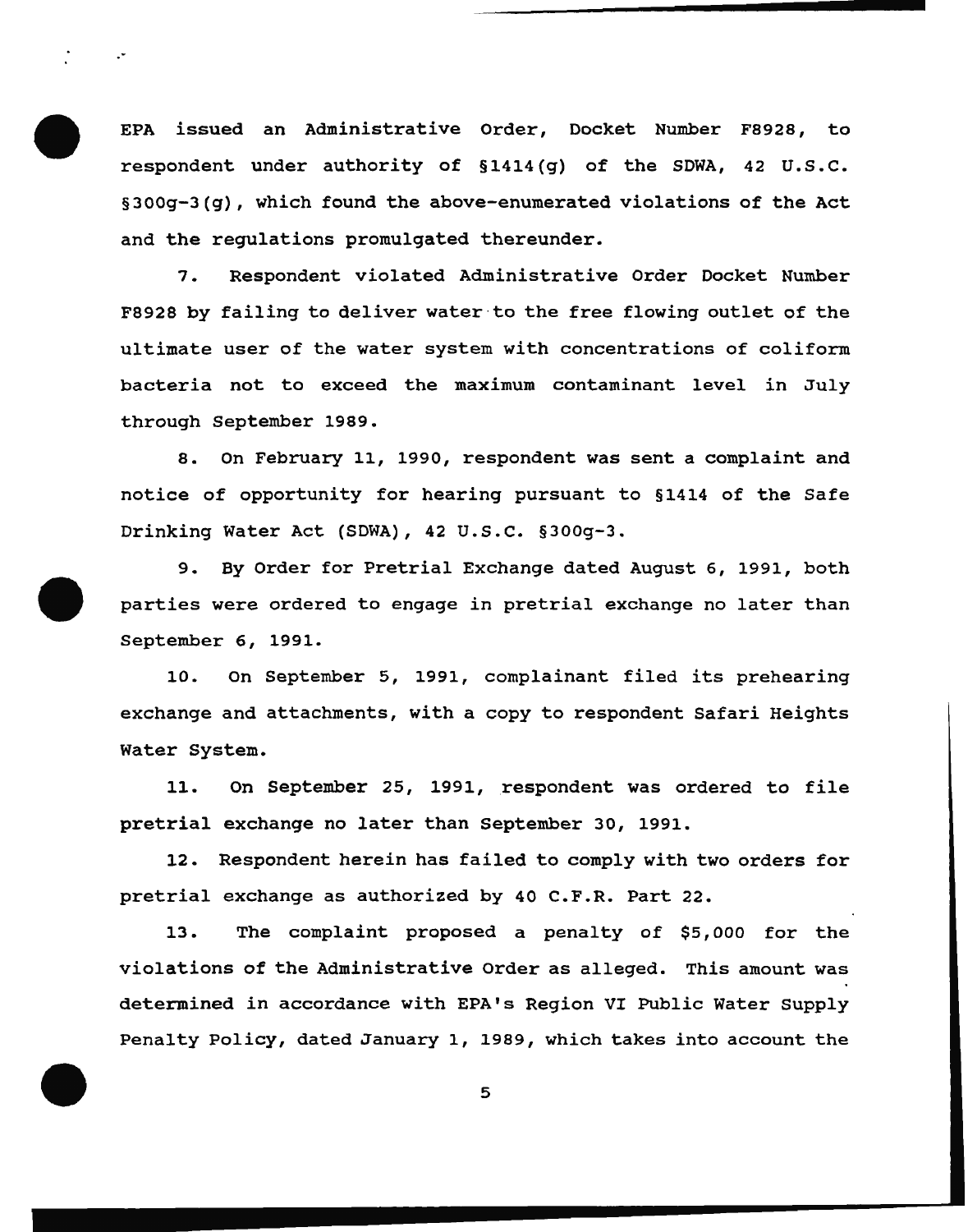number of persons served by the system and other considerations (see complainant's exhibit 2 in pretrial exchange). Respondent was invited to exchange, i.e. offer in evidence, documents and/or witnesses relating to the amount of the penalty. (See copy of Order for Pretrial Exchange of August 6, 1991, attached). The \$5,000 penalty is appropriate, based upon the nature and extent of the violations.

14. Respondent's failure to make pretrial exchange as ordered on August 6, 1991, and September 23, 1991, constitutes a default within the meaning of 40 C.F.R.  $\S 22.17(a)$  (2) of the Rules of Practice. Default by respondent constitutes an admission for purposes of this action, of all facts alleged in the complaint and a waiver of the right to a hearing on factual allegations, 40 C.F.R. §22.17(a). As further provided by 40 C.F.R. §22.17(a) (3), the penalty proposed in the complaint is due and payable without further proceedings, 40 C.F.R. §22.17(a), sixty (60) days after a final order issued upon default.

### ORDER

It is hereby ORDERED that respondent shall pay a civil penalty of \$5,000 in accordance with procedures set forth in the Rules of Practice, '40 C.F.R. Part 22, for violation of Administrative Order Docket Number F8928 as charged in the complaint.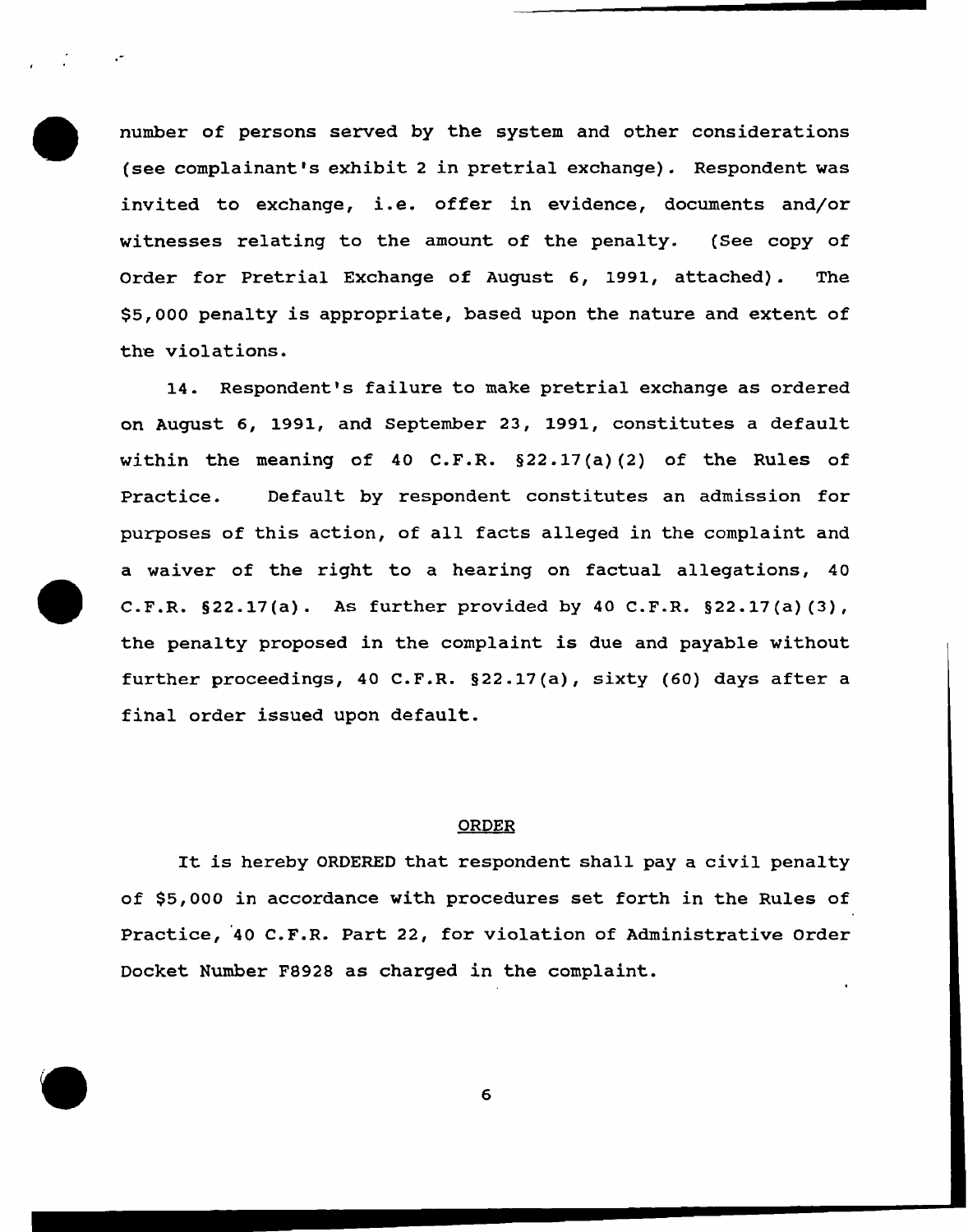Respondent shall make payment of the full amount of the penalty by submitting a cashier's check or certified check payable to the Treasurer, United States within 60 days of the date of service of this Order, to the following address:

> Environmental Protection Agency Region VI - (Regional Hearing Clerk) P. o. box 360582M Pittsburgh, PA 15251

J. Fereene

Administrative Law Judge

Dated: *Necember 17, 1991*<br>Washington, D.C.

.·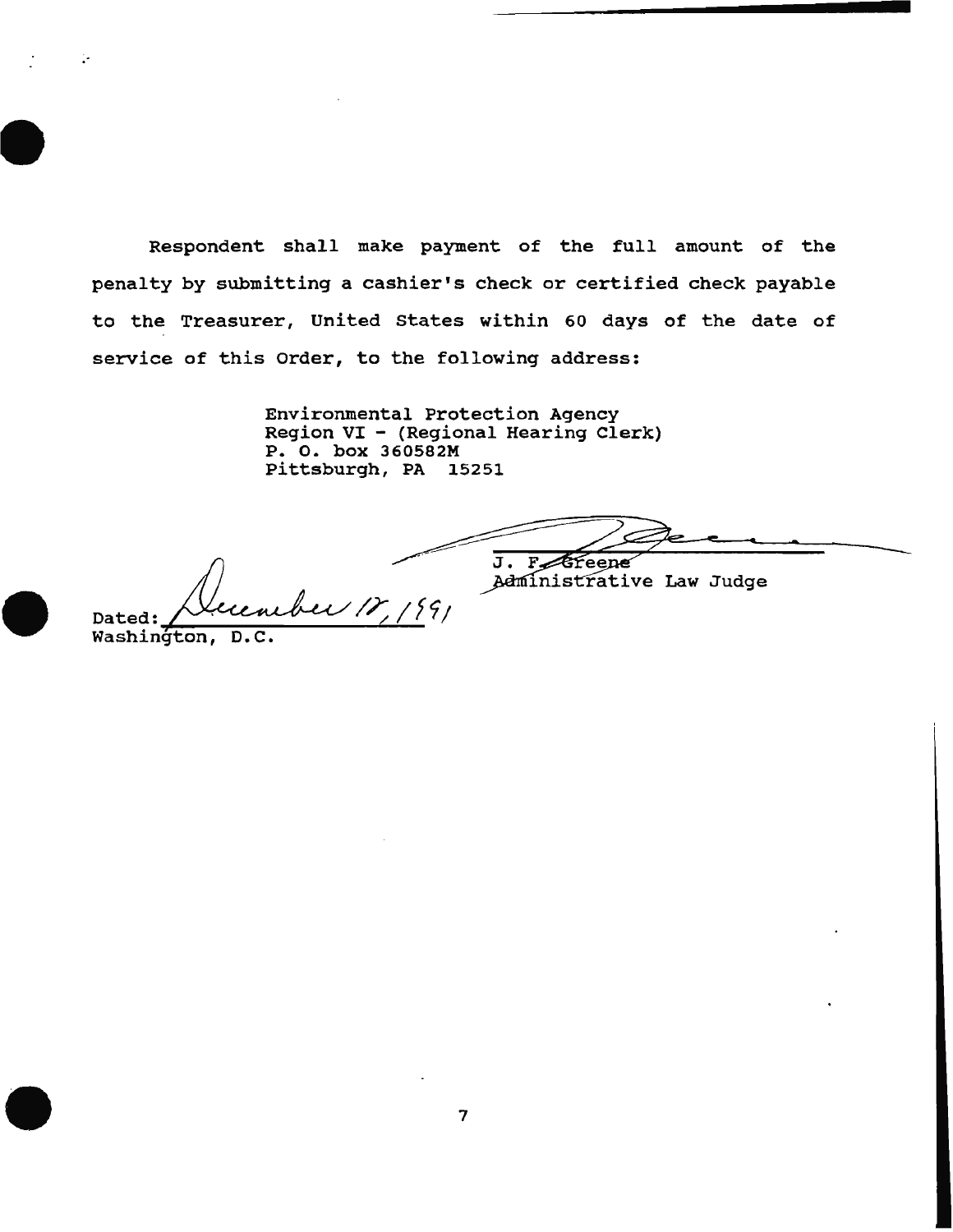### CERTIFICATE OF SERVICE

I hereby certify that on the 12 th day of December, 1991, the original of the foregoing Default Order were sent this day in the following manner to the addressees listed below:

Ms. Lorena Vaughn Regional Hearing Clerk Region VI - EPA 1445 Ross Avenue Dallas, Texas 75202

.·

Robyn Moore, Esq. Office of Regional counsel  $Region VI - EPA$ 1445 Ross Avenue Dallas, Texas 75202

Mr. Gene Porter Safari Heights Water System 2200 s. Pine Guthrie, Oklahoma 73044

 $7-1$ Shirley Smith

Secretary to Judge J. F. Greene

Dated: December 12, 1991 Washington, D.C.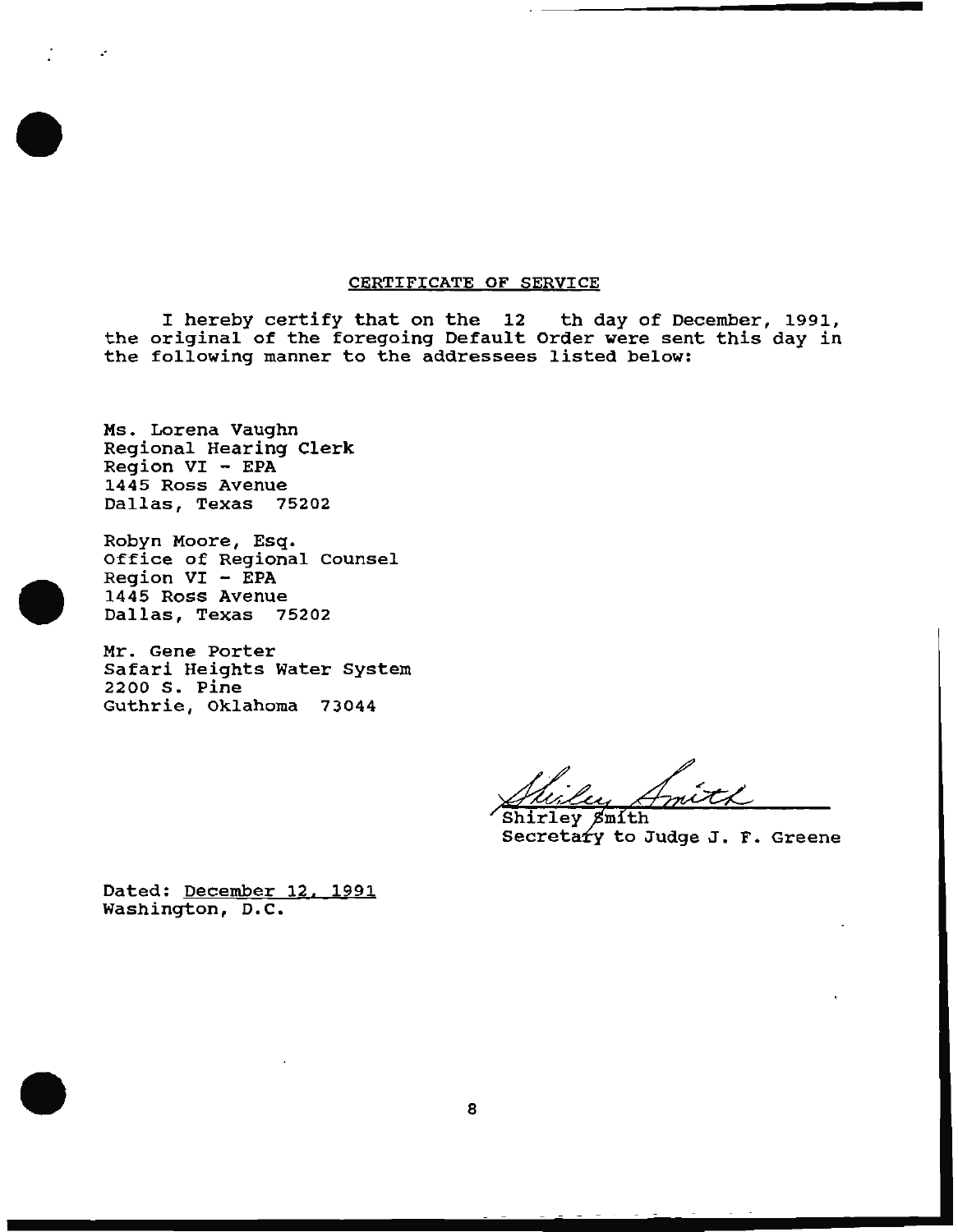UNIT STATES ENVIRONMENTAL PROTECTI AGENCY

IN THE MATTER OF:

Mr. Gene Porter Safari Heights Water System Logan County, Oklahoma

Proceedings under Section  $1414(q)$ of the Safe Orinking Water Act. 42 U.S.C. Section 300g-3(g).

DOCkET wO.: f8928 PWS- 10: OK2004246

ADHIMISTRATIVE ORDER

*-------------------------'*  The following findings are made and Order issued under the authority vested in the Administrator of the United States Environmental Protection Agency (EPA) by Section 1414( $q$ ) of the Safe Drinking Water Act (the Act), 42 u.s.C. Section 300y-3(g). The Administrator of *EPA* has delegated the authority to take these actions to the Regional Administrator of EPA Region 6 who in turn has redelegated tnis authority to the Water Hanagement Division Director of EPA Region 6.

### fiNOl!WiS

- 1. Mr. Gene Porter (Respondent) owns or operates a system. Safari Heights Wither System. located in Logan County, Oklahoma. for the provision to the public of piped water for human consumption.
- 2. Safari Heights Water System is supplied by a ground water source and serves between 200 and 230 individuals. Respondent regularly provides piped water for human consumption to at least twenty-five (25) year-round residents or provides piped water for human consumption to at least fifteen (15) service connections used by year-round residents. Safari Heights Water System is a "public water system" within the meaning of Section  $1401(4)$  of the Act. 42 U.S.C. Section 300f(4), and a "community water system<sup>®</sup> within the meaning of 40 CFR Section  $141.2(e)(f)$ .
- 3. Respondent is a "supplier of water" within the meaning of Section  $1401(5)$  of the Act. 42 U.S.C. Section 300f(5). Respondent is therefore subject to the raquirements of Part B of the Act, 42 U.S.C. Sections  $300g$  through  $300g-6$ , and its implementing regulations, 40 CFR Part 141.
- 4. Respondent is required by 40 CFR Section 141.21 to analyze or use the services from an approved laboratory for coliform bacteria at least once per month. Respondent violated 40 CFR Section 141.21 by failing to submit samples to an approved laboratory for coliform analyses in February, April, and May 1985, April. May, and October 1986, April.  $J$ uly, and November 1987, and  $J$ uly 1988.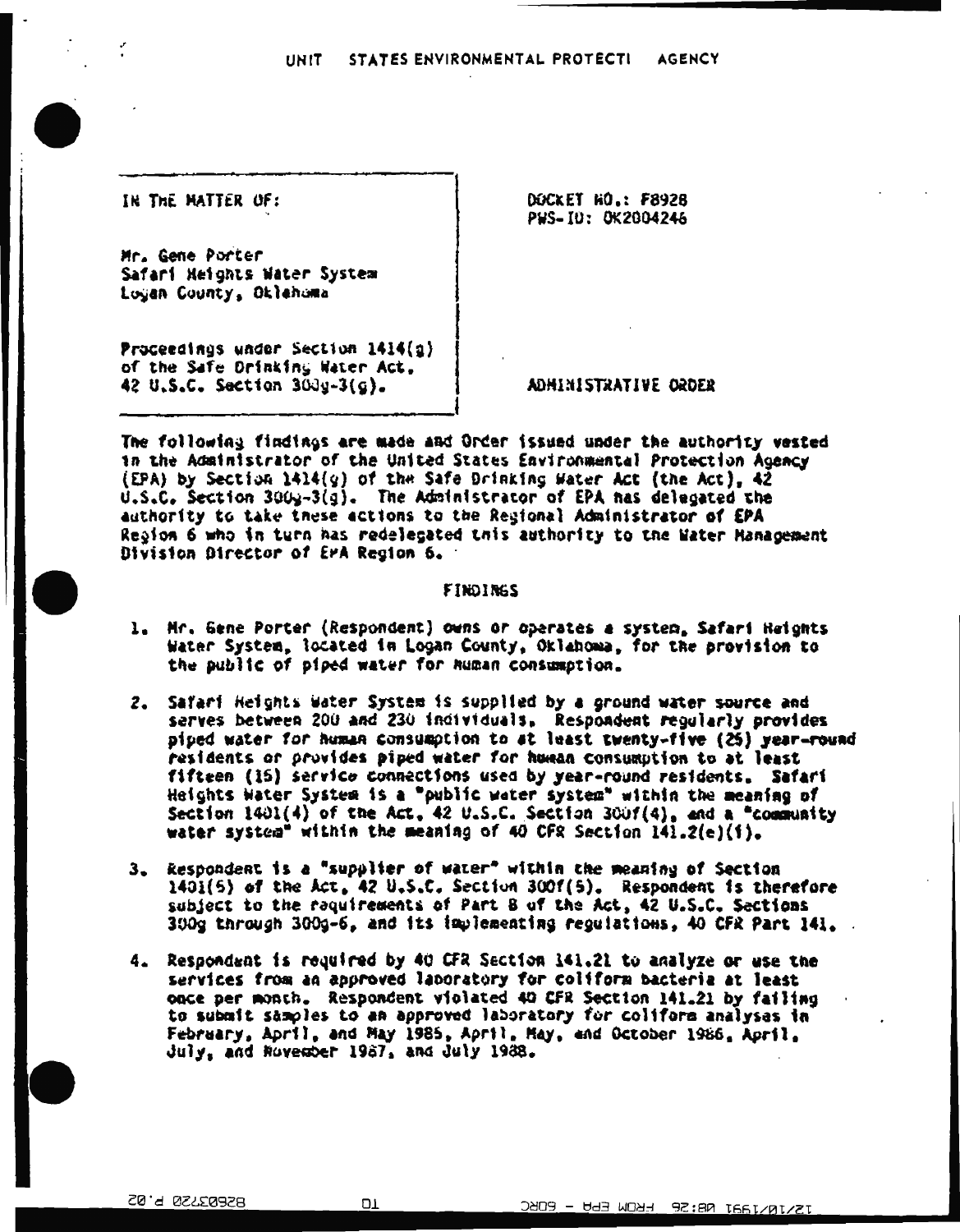2

- Respondent is required by 40 CFR Section 141.14 to deliver water to the 5. free flowing outlet of the ultimate user of the water system with concentrations of coliform bacteria not to exceed the maximum contaminant level. Respondent violated 40 CFR Section 141.14 by delivering water that exceeded the maximum contaminant level for coliform bacteria and was so notified by the Oklahoma State Department of Health in August, September, and November 1986, February 1987, and February and August 1988.
	- Based on the nature of Respondent's violations of 40 CFR Section 141.21 and based on the available remedies for those violations, Respondent can reasonably achieve compliance upon receipt of this Order. and the second second and the second المنافعة المتواطن والمعارضة
	- $\label{eq:2.1} \mathcal{L}(\mathcal{E}) = \sum_{i=1}^n \mathcal{L}(\mathcal{E}) \mathcal{L}(\mathcal{E}) = 0.$ Based on the nature of Respondent's violations of 40 CFR Section 141.14 and based on the available remedies for those violations, Respondent can reasonably achieve compliance within sixty (60) days of receipt of this Grder.
	- The State of Oklahoma, acting through the Oklahoma State Department of Health, has primary enforcement responsibility under Section 1413(a) of the Act, 42 U.S.C. Section 300g-2(a), to ensure that suppliers of water within the State comply with the requirements of the Act.
		- EPA, under Section 1414(a)(1)(A) of the Act. 42 U.S.C. Section 300g-3(a)(3
			- Notified the State of Oklahoma and Respondent on December 5, 1988. that Respondent had failed to analyze or use the services of am approved laboratory for coliform bacteria at least once per months and failed to deliver water to the free flowing outlet of the ultimate user of the water system with concentrations of coliform bacteria not to exceed the maximum contaminant level, and. क्टूबर के अपने <sup>दौ</sup>हार
			- $\frac{1}{2}$ **SOffered to provide such advice and technical assistance as was** appropriate to bring Safari Heights Mater System into compliance with 40 CFR Sections 141.21 and 141.14 by the earliest Teasible
- On the thirty-first day after the notification described above, the State of Oklahoma had not commenced appropriate enforcement action? against Respondent for violations referenced in paragraphs 4 and 5. abova.

ORDER

Based on the foregoing findings and pursuant to the authority of Section. 1414(g) of the Act, I HEREBY ORDER:

Mr. Gene Porter shall comply upon receipt of this Order with the requirement of 40 CFR Section 141.21 to analyze or use the services of an approved laboratory for coliform bacteria at least once per month.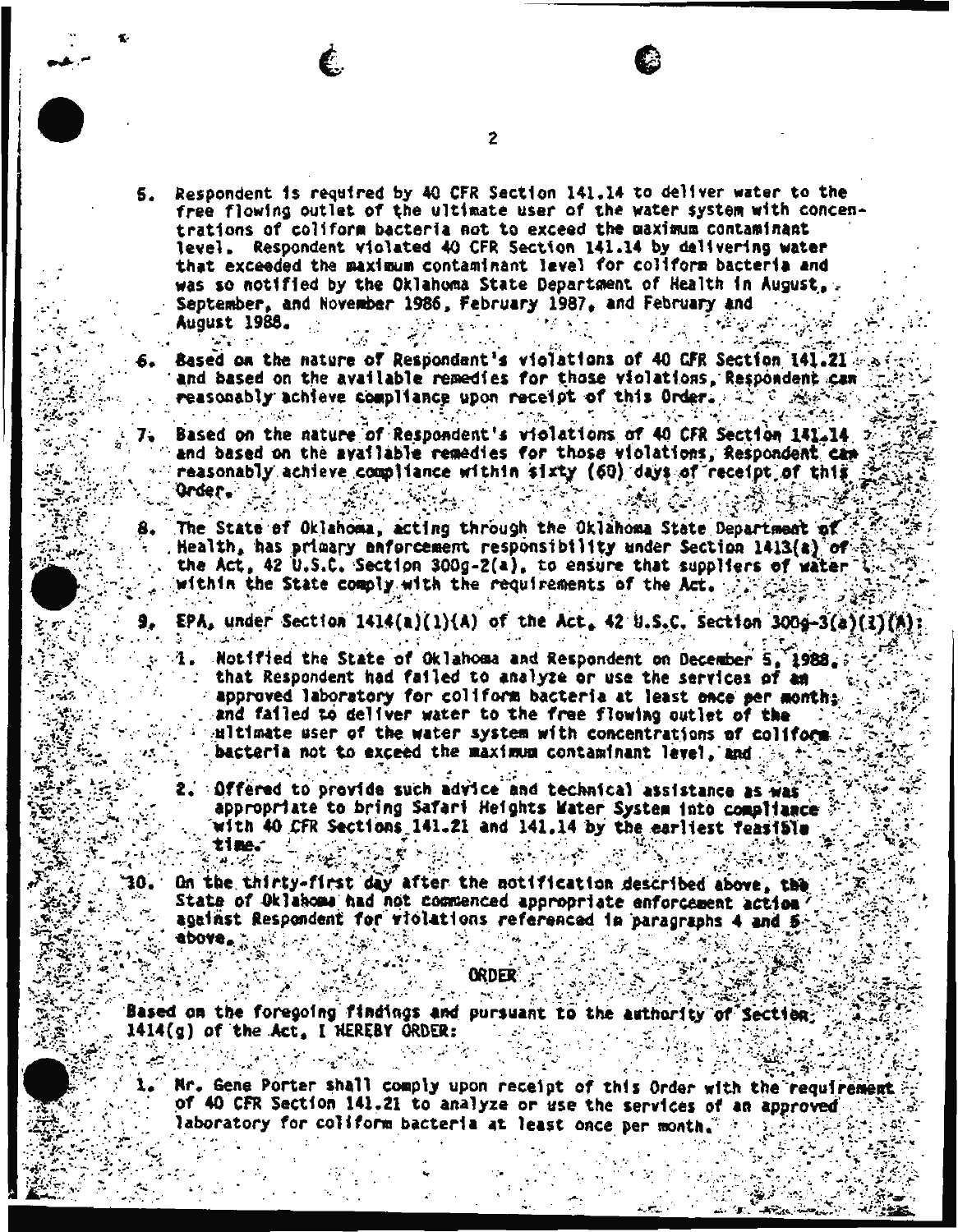2. Mr. Gene Porter shall comply within sixty (60) days of receipt of this *Order with the requirement of 40 CFR Section 141.14 to deliver water to* the free flowing outlet of the ultimate user of the water system with concentrations of coliform bacteria not to exceed the maximum contaminant level.

# GENERAL PROVISIONS

- 1. This Order does not constitute a waiver, suspension, or modification of the requirements of 40 CFR Sections 141.21 and 141.14 or of the Safe Drinking Water Act, which remain in full force and effect. Issuance of this Order is not an election by EPA to forego any civil or any criminal action otherwise authorized under the Act.
- 2. Violation of any term of this Order may subject Respondent to an administrative civil penalty of up to \$5,000 under Section  $1414(g)(3)(8)$  of the Act, 42  $\mu$ , S.C. Section 300g-3(g)(3)(B), or a civil penalty of not more than \$25,000 per day of violation, assessed by an appropriate United States district court, under Section 1414(g)(3)(A) and (C) of the Act, 42 u.s.c. Section 300g~3(g)(3)(A) and (C).
- 3. This Order 1s effective upon receipt by a representative of Safari He1ghts Water System.
- 4. This Order will remain in effect until a notice of termination is given by a representative of the Environmental Protection Agency. Notice will be given after the requirements of 40 CFR Sections 141.21 and 141.14 have been met for twelve consecutive months.

**APR** 4l98S

 $\mathcal{C}$ s/ Myron 0. r.- $\cdots$ 

**Date** 

Myron 0. Knudson, P.E. Water Management Division (6W) u.s. Env1ron~ntal Protection Agency Region *6*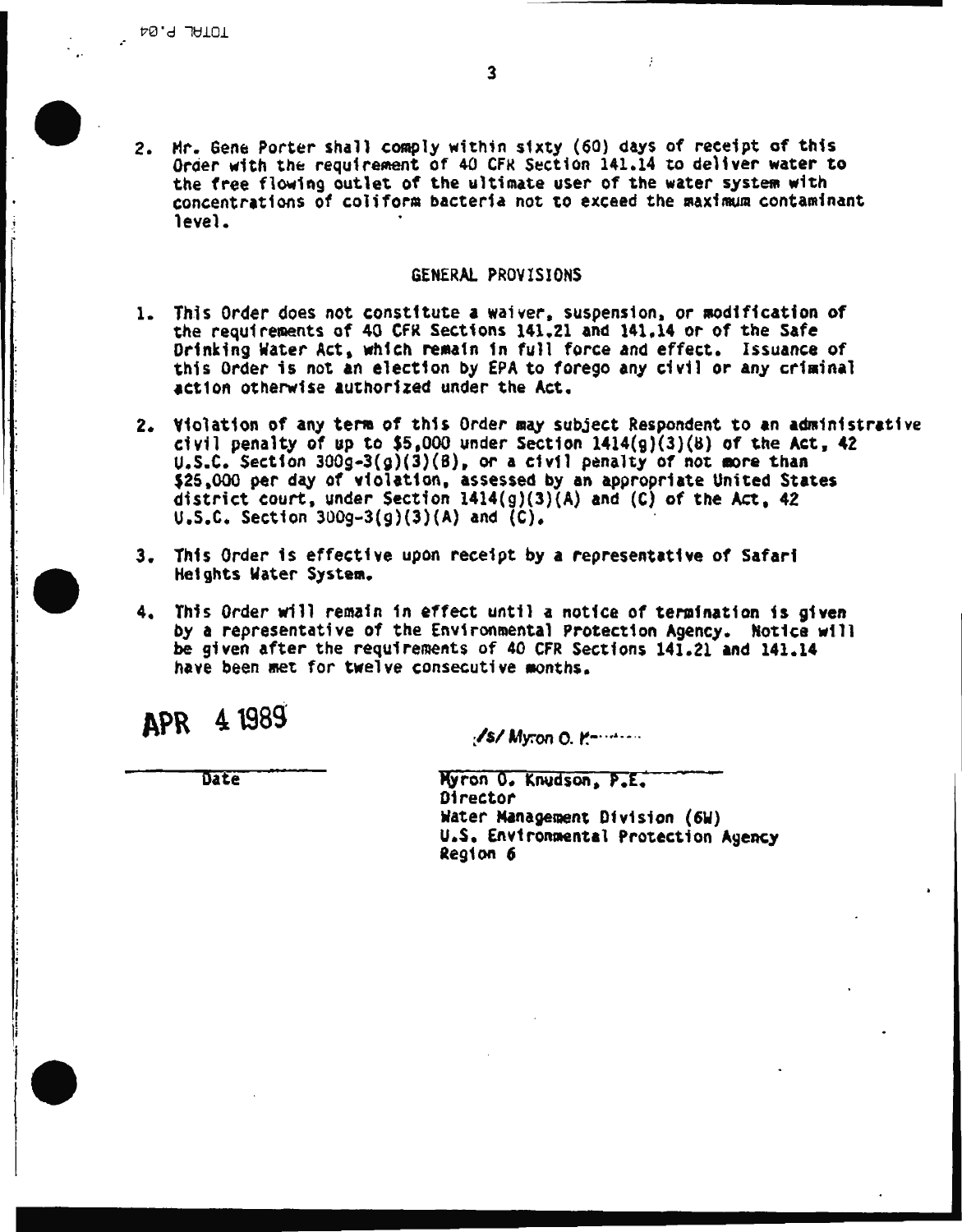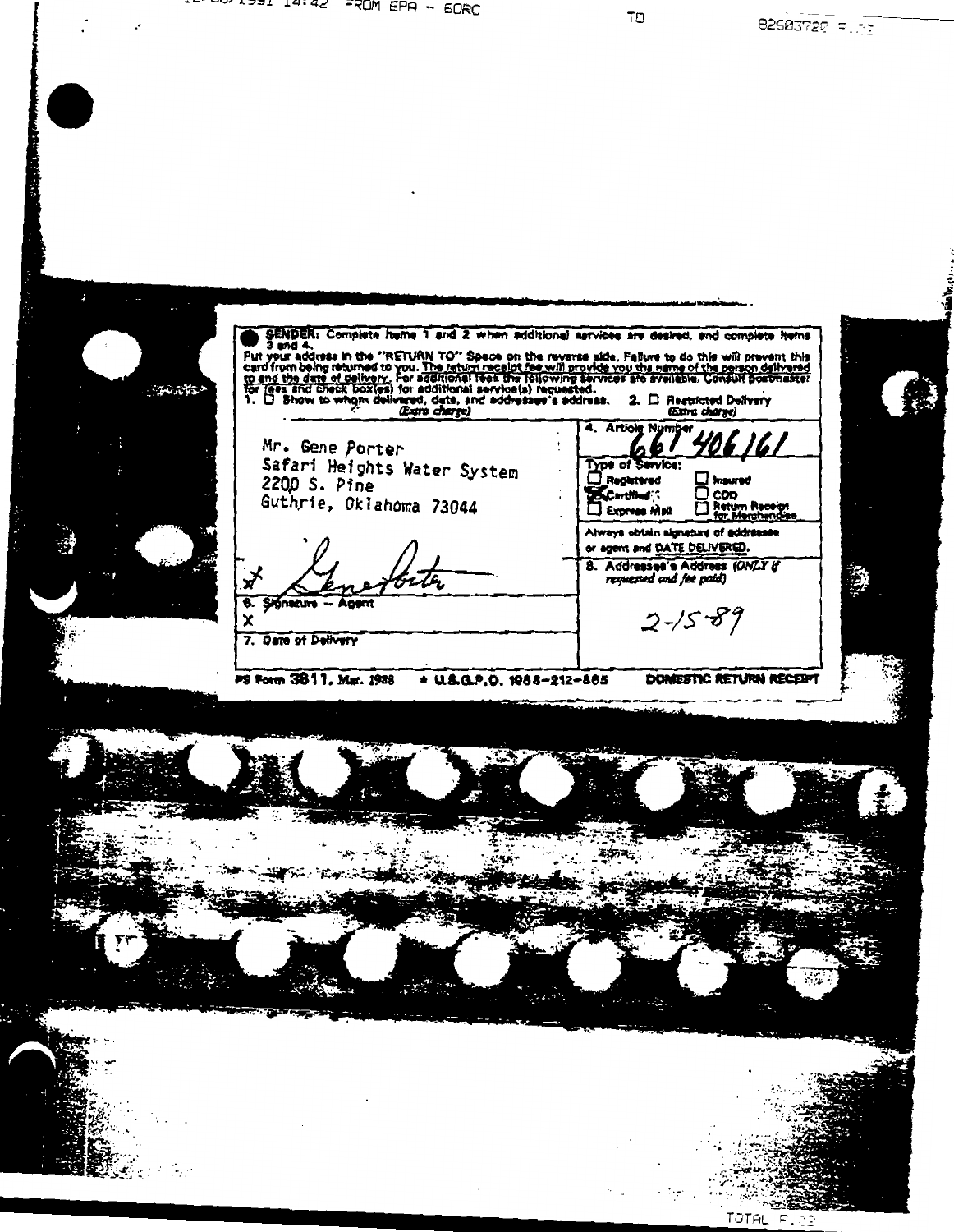IN THE MATTER OF: Mr. Gene Porter Safari Heights Water System Logan County, Oklahoma I  $\frac{1}{2}$ I I I I  $\frac{1}{2}$ I I

------··----------··------------------+

.·

DOCKET NUMBER: C9001 PWS·ID: OK2004246

• - .. ·'···

COMPLAINT AND NOTICE OF OPPORTUNITY FOR HEARING

This COMPLAINT AND NOTICE OF OPPORTUNITY FOR HEARING (herinafter referred to as "Complaint") is issued pursuant to Section  $1414(g)(3)(B)$  of the Safe Drinking Water Act (SDWA), as amended, 42 U.S.C. Section 300g-3(g)(3)(B). The Administrator of the United States Environmental Protection Agency (EPA) has delegated the authority to 1ssue this Complaint to the Regional Administrator of EPA Region 6 who in turn has redelegated this authority to the Division Director of the water Management Division of EPA Region 6.

EPA will show that Mr. Gene Porter (Respondent), doing business at Safari Heights Water System in Logan county, Ok1ahoma, has violated an Administrative Order issued under Section 14l4(g)(l) of the SOWA, 42 U.S~C. Section  $300g-3(g)(1)$ , and that Respondent should be ordered to pay a civil penalty of \$5,000 as a result of its violations.

# FINDINGS OF FACT

- 1. Respondent is a "person" as defined in Section 1401(12) of the SDWA, 42 u.s.c. section 300f(l2), and 40 CFR Section 141.2.
- 2. Respondent is a "supplier of water" and an owner/operator of a "public water system" in accordance with the definitions of these terms under Section 1401 of the SDWA, 42 U.S.C. Section 300f, and 40 CFR Section 141.2.
- 3. Respondent is a "person" subject to an Administrative Order issued under . Section  $1414(g)(1)$  of the SDWA, 42 U.S.C. Section  $300g-3(g)(1)$ .
- 4. Respondent fs required by 40 CFR Section 141.14 to deliver water to the free flowing outlet of the ultimate user of the water system with concentrations of coliform bacteria not to exceed the maximum contaminant level. Respondent violated 40 CFR Section 141.14 by delivering water that exceeded the maximum contaminant level for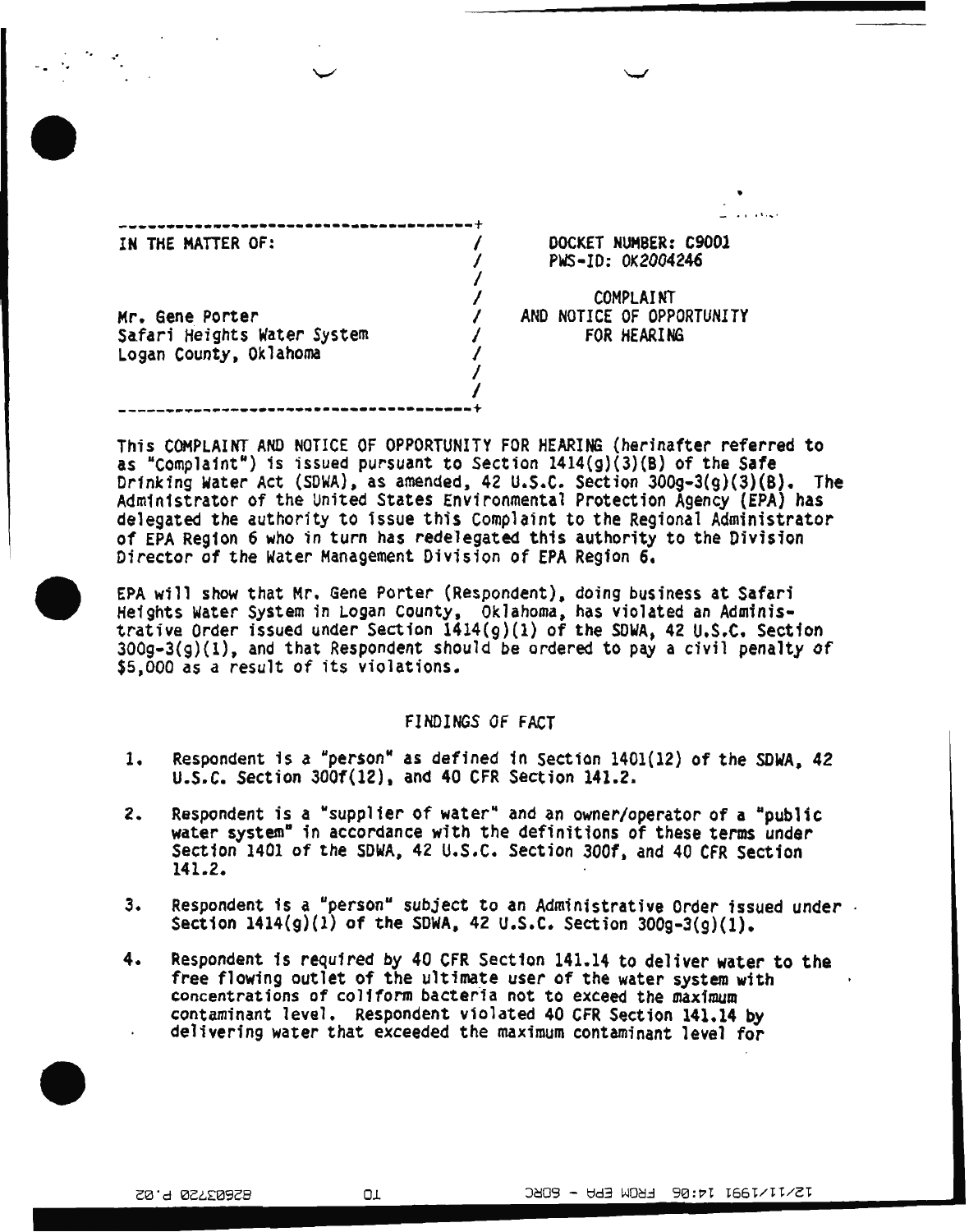coliform bacteria and was so notified by the Oklahoma State Department<br>of Health in September and November 1986, February 1987, and February<br>and August 1988, and June through September 1989.

- 5. Respondent 1s required by 40 CFR section 141.21 to analyze or use the services from an approved laboratory for coliform bacteria at least once per month. Respondent violated 40 CFR section 141.21 by failing to subm1t samples to an approved laboratory for coliform analyses in February, April and May 1985, April, May, and October 1986, April, July,<br>and October 1987, July 1988, and May 1989.
- 6. On April 4. 1989, after opportunity for public hearing, EPA issued an Administrative Order, Docket Number F8928, to Respondent under authority of Section 1414(g} of the SDWA, 42 u.s.c. Section 300g-3{g), addressing the above-enumenated violations of the Act and the regulations promulgated thereunder. A copy of Adm1nistrat1ve Order Docket Number F89Z8 is attached hereto and incorporated by reference.
- 7. Respondent has violated Administrative Order Docket Number F8928 by failing to deliver water to the free flowing outlet of the ultimate user of the water system with concentrations of coliform bacteria not to exceed the maximum contaminant level in July through September 1989.

### PROPOSED ADMINISTRATIVE CIVIL PENALTY

Section  $1414(g)(3)(A)$  of the SDWA authorizes a civil penalty of up to \$25,000 per day for each violation of Administrative Order Docket Number F8928. Section  $1414(g)(3)(B)$  authorizes the Administrator to administratively assess a civil penalty of \$5,000 for violation of Administrative Order Docket Number F8928. EPA proposes to assess a civil penalty of \$5,000 against Respondent for violation of Administrative Order Docket Number F8928. This proposed penalty is based on the seriousness of the violation, the population at risk and the recalcitrance of the violator.

### OPPORTUNITY TO REQUEST A HEARING

Respondent has the right to request a hearing on any material fact contained in this Complaint or on the appropriateness of the penalty. Any request from Respondent for a hearing must be in writing and must be filed with the Regional Hearing Clerk, u.s. EPA, Regfon 6. 1445 Ross Avenue, Dallas, Texas 75202-2733, within twenty (20) days of receipt of this Complaint.

# FAILURE TO FILE AN ANSWER

To avoid a Default Judgment being entered pursuant to 40 CFR Section 22.17, Respondent must file a written Answer to this Complaint with the Regional

.· . ...\_,

EQ.9 QSTED3SB

 $\bigcap$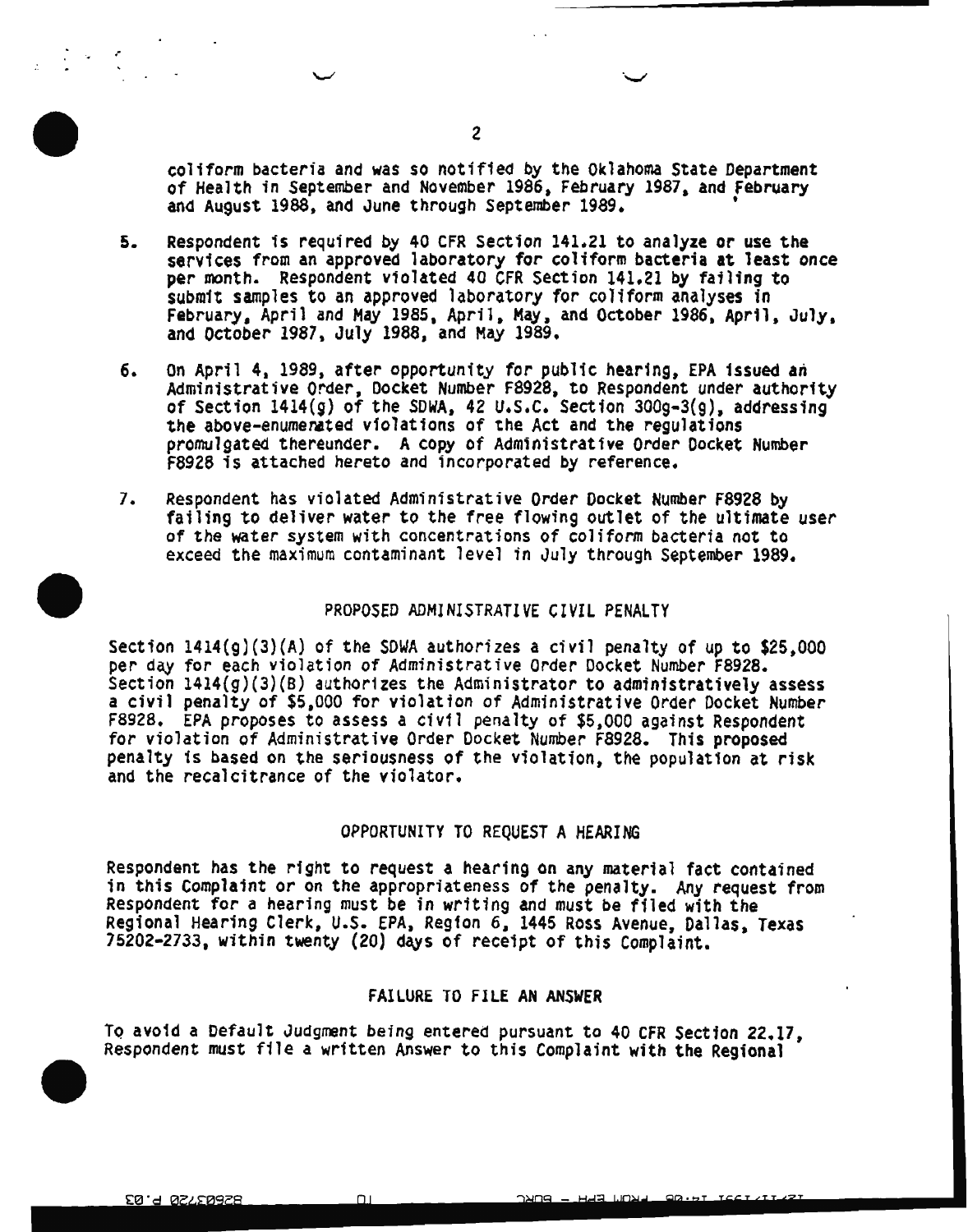$\overline{\phantom{a}}$ 

*3* 

Hearing Clerk, u.s. EPA, Region 6, 1445 Ross Avenue, Dallas, Texas 75202·2733, within twenty (20) days of receipt of this Complaint. Respondent's Answer should clearly and directly admit, deny or explain each of the factual allegations contained 1n this Complaint with regard to wh1ch Respondent has knowledge. Respondent's Answer should state: (1) the circumstances or arguments which are alleged to constitute the grounds of defense. (2) a concise statement of the facts wh1ch Respondent fntends to place at issue in the hearing. and (3) whether a hearing is requested. Failure to admit, deny *or* explain any material factual allegation conta1ned herein constftutes an admission of the allegation. Upon request, the Administrator will hold a hearing for the assessment of these civil penalties conducted in accordance with the provisions of the Administrative Procedures Act (5 U.S.C. Section 551 et seq.), and the Consolidated Rules of Practfce Governing the Administrative Assessment of Civil Penalties and the Revocation or Suspension of Permits (40 CFR Part 22).

february 14. 1990 Date

Myron O. Knudson, P.E. Director Water Management Dfv1s1on (6W) u.s. Environmental Protection Agency Region 6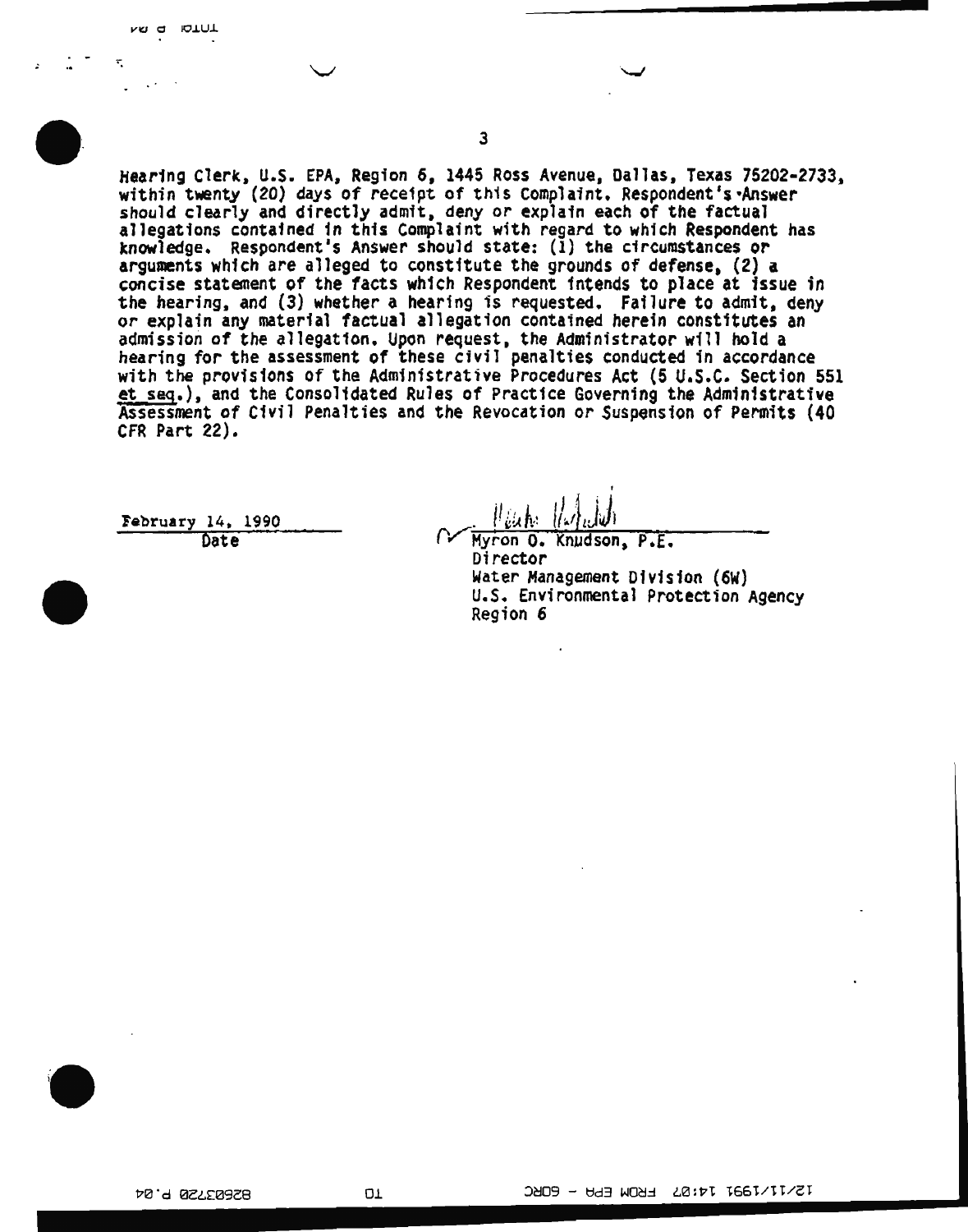# 4 UNITED STATES

### 5 ENVIRONMENTAL PROTECTION AGENCY

### 6 REGION 6

In the Matter of: } Docket No. SDWA-C9001 8 **)** (8) SAFARI HEIGHTS WATER SYSTEM, ) EXHIBIT A: AFFIDAVIT OF 9 ) LORENA VAUGHN Respondent. )

10 )

11 12

13

14

.,

1

2

3

7

LORENA VAUGHN deposes and says:

1. That she is the regional hearing clerk, and has personal knowledge of the facts set forth in this affidavit.

2. That on the 7th day of August, 1991, Administrative Law Judge J.F. Greene ordered that a prehearing exchange take place between both parties no later than September 6, 1991.

3. That the Complainant herein, on the 5th day of September, 1991, filed with the Regional Hearing Clerk, and sent to Respondent Safari Heights Water System and Judge J.F. Greene complainant's prehearing exchange.

4. That on the 25th day of September, 1991, Administrative Law Judge J.F. Greene ordered the Respondent to file a prehearing exchange no later than September 30, 1991.

5. That the Respondent has not filed a copy of any prehearing exchange which it might have had, with the Regional Hearing Clerk, Region 6, United States Environmental Protection Agency as authorized by 40 C.F.R. Part 22.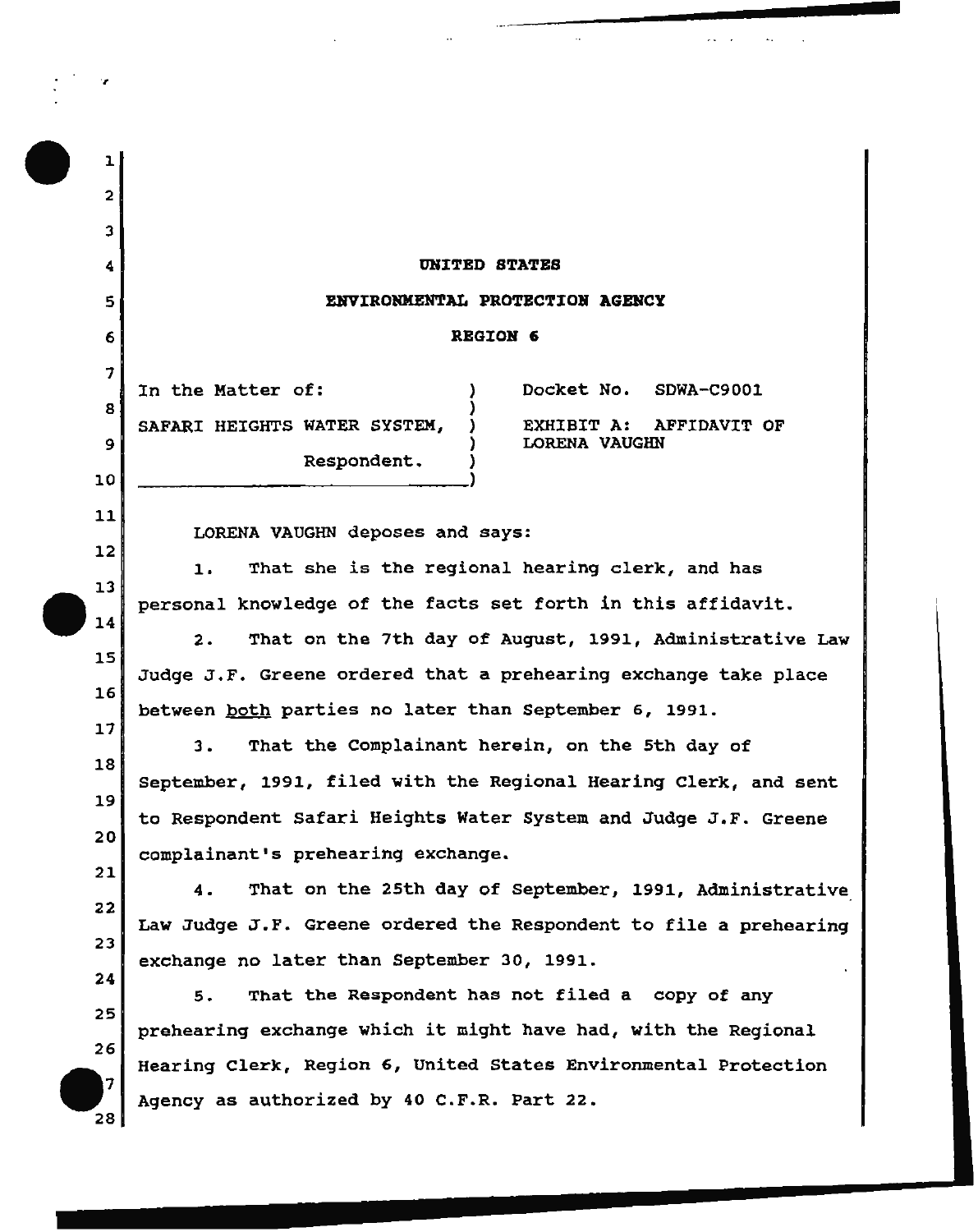**1**<br>
2<br>
2 *2*  3 4 6. That this affidavit is executed by affiant herein for the purpose of showing that the Respondent has not filed a prehearing exchange in accordance with the foregoing Prehearing Orders by Administrative Law Judge J.F. Greene.

Subscribed and sworn to this  $/7$ <sup> $/$ *A*</sup> day of October 1991.

Lorena Vaughn Regional Hearing Clerk u.s. Environmental Protection Agency, Region 6

12 Subscribed and sworn to before me this |

5

6

7

a

9

10

11

13

 $14$ 

17

18

19

20

21

*22* 

23

24

25

26

28

dy of October 1991. Puf

Comm. Exp. 06-17-95

15 16 Residing at:

~~~~------~Jff~·~ .. ~. .~~:~~~ .. ~~~~~Le~H~L~moQM~PS~O~N~ My commission expires: ft:,J/7/'f~ ~- <sup>y</sup>NOTARY PUBLIC , 1 " State of Texas oro.~'- Comm. Exp. a&-17.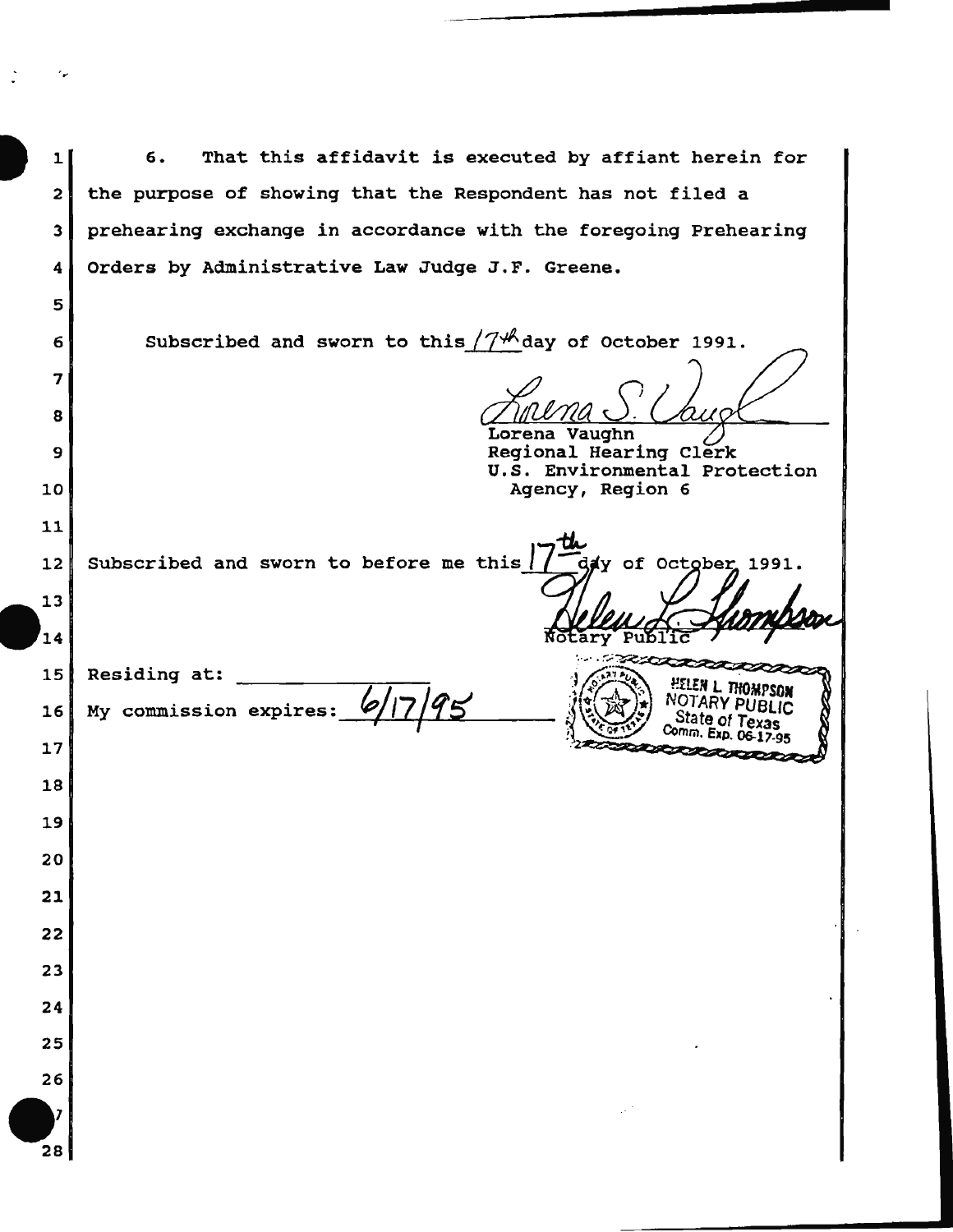# UNITED STATES ENVIRONMENTAL PROTECTION AGENCY

WASHINGTON, D. C. 20460



IN THE MATTER OF Safari Heights Water System

Respondent

Docket No. SDWA-C9001

Judge Greene

# ORDER FOR PRETRIAL EXCHANGE

No later than September  $6$ , 1991, the parties shall exchange (1) a list of witnesses they intend to call to testify, together with a short summary of the expected testimony of each proposed witness; and (2} a copy of each document to be offered in evidence, together with a brief statement of the purpose for which the document will be offered. The list of proposed witnesses shall include, for each person, the name, business address, and business position or title.

Evidence regarding the appropriateness of the penalty proposed by complainant shall be exchanged if there is a dispute regarding the penalty. In any case, complainant shall be prepared to support its penalty request. If respondent intends to assert that it cannot afford to pay a penalty in the amount proposed in the complaint, respondent shall exchange evidence to support its position.

No later than September 18 , 1991, each party shall have notified the other(s), and this office, of any changes in the proposed list of witnesses or changes or additions regarding the documents to be offered in light of the September 6 , 1991, exchange.

One copy of al1 materials exchanged shall be sent to this office at the time the exchanges are made.

AND IT IS FURTHER ORDERED that, regardless of progress toward settlement, the parties shall not fail to make pretrial exchange by the dates specified unless a continuance or some other form of leave to depart from the requirements of this Order has been secured in advance.

 $-6$  1991

J. F. GREENE Administrative Law Judge

Washington, D. C.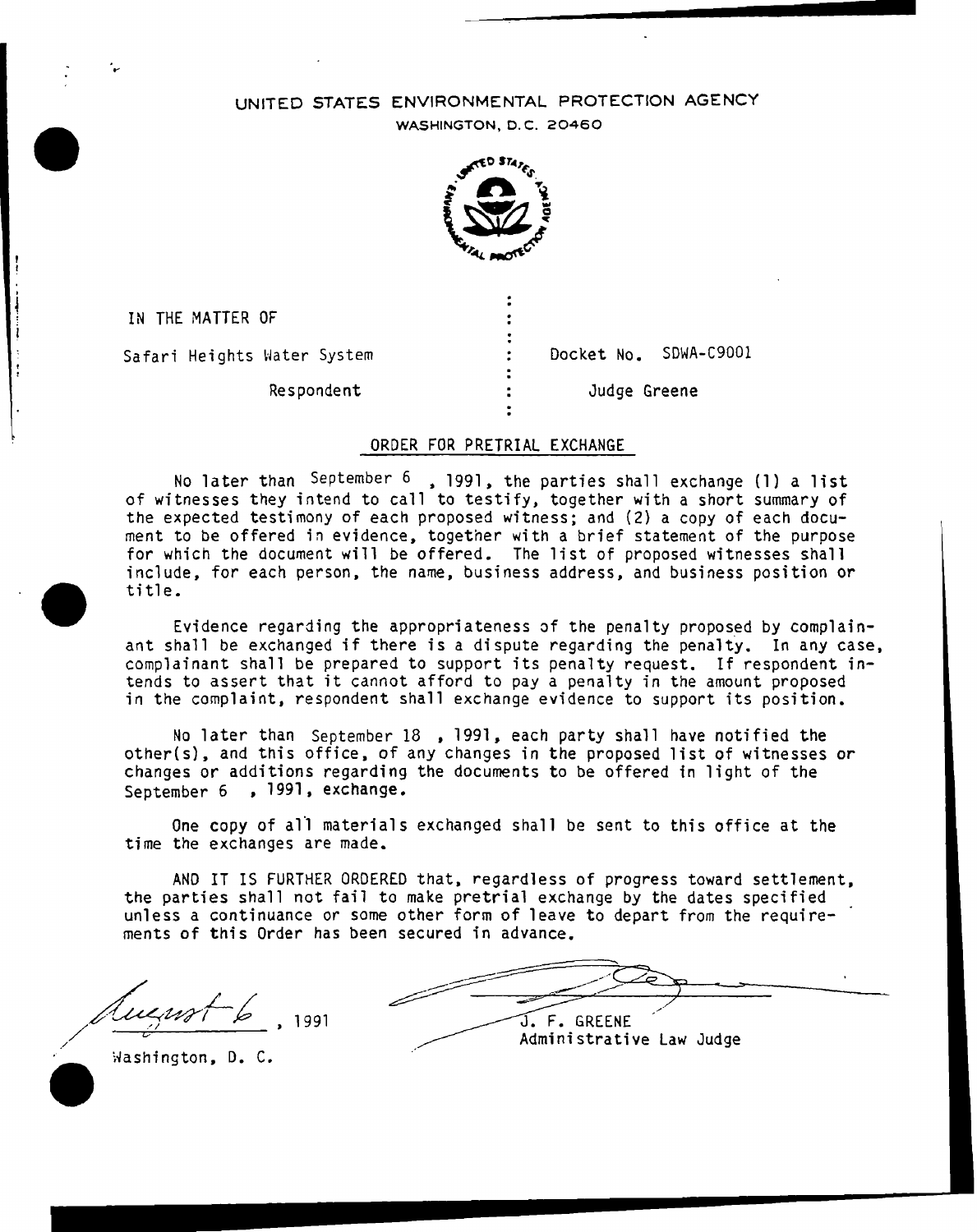#### CERTIFICATE OF SERVICE

I hereby certify that the original of this Order was sent to the Regional Hearing Clerk and copies were sent to the counsel for the complainant and counsel for the respondent on August 6, 1991.

mith

Shirley Smith Secretary

Ms. Lorena Vaughn Regional Hearing Clerk Region VI - EPA 1445 Ross Avenue Dallas, Texas 75202-2733

Patricia Weatherly, Esq. Office of Regional Counsel Region VI - EPA 1445 Ross Avenue Dallas, Texas 75202-2733

Mr. Gene Porter Safari Heights Water System 2200 s. Pine Guthrie, Oklahoma 73044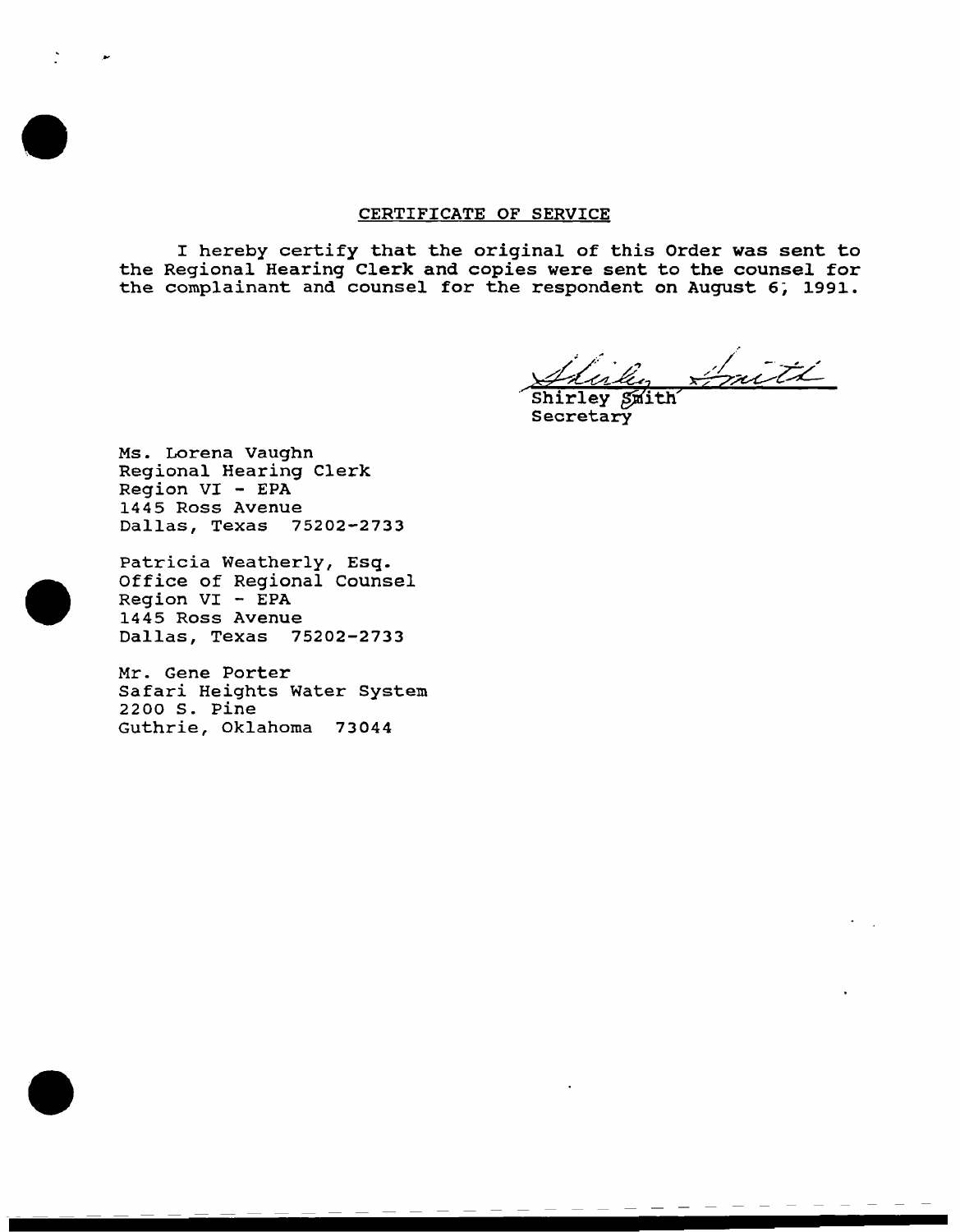# UNITED STATES ENVIRONMENTAL PROTECTION A&EHCY



In the Matter of Safari Heights Water System  $\{$  Docket No. SDWA-C9001 Judge Greene Respondent

ORDER

~

Respondent herein shall file pretrial exchange no later than September 30, 1991.

I.F. Greene<br>Administrative Law Judge

Washington. D. C. September 23, 1991

 $\cdot$